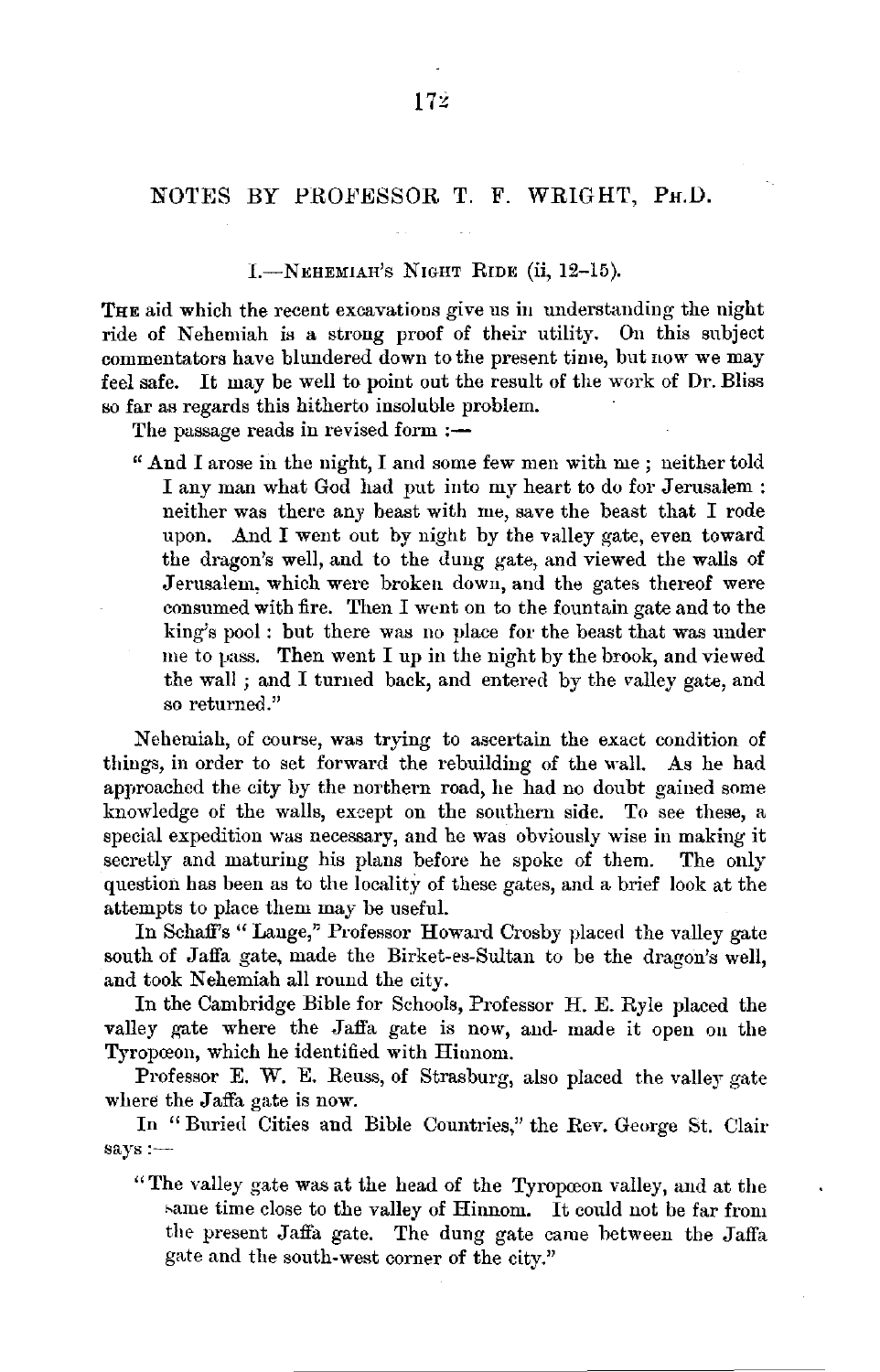I may also refer to his statements in the *Qnai-terly Statement* for January, 1888, when he placed the valley gate at David's, the dragon's well at the Virgin's Fountain, and the fountain gate inside the present<br>wall. In the *Quarterly Statement* for April 1889, he printed a map In the *Quarterly Statement* for April, 1889, he printed a map showing the valley gate where the Jaffa gate is now, the dung gate southwest of David's, or at David's, the fountain gate high up the Tyropœon, the king's pool higher vet, and the king's gardens west of Ophel. The the king's pool higher yet, and the king's gardens west of Ophel. Rev. **W. F.** Birch combatted all this, and Mr. St. Clair rejoined that "appeal to the spade is necessary."

That appeal having been made, it is seen at once that all the geographers have greatly erred, from being unable to see beyond the present gates. Let the plan in the *Quarterly Statement* for January, 1895, be consulted, and a new gate appears at once, leading directly into the valley of Hinnom. According to the common understanding, the three periods of construction shown at this gate represent the work of Hezekiah, Herod, and Eudocia Nehemiah was surveying work of Nehemiah was surveying work of Hezekiah, then in rnins. There he would naturally come out and turn eastward.

The dragon's well has not been found, but it is plain that water was not far off. A reservoir tilled from a pool above by an intermittent flow would be so called, from the idea brought out in the uncovering of the pool of Bethesda, *Quarterty Statement,* 1888, p. 123. This well will not be ascertained until the water passages are more fully investigated. As to the LXX calling it the fig fountain, this is probably due to the similarity of the Hebrew words, but the place may well have been a place of figs. Compare 'Ain-et-Tin.

The dung gate is said in Nehemiah iii, 13, to have been about 1,000 cubits east of the valley gate. Turn to the plan in *Quarterly Statement* for October, 1895, and there it is called by Dr. Bliss a "small gate," and so placed as to lead directly to Tophet. With all previous and imaginary views the passage, Nehemiah iii, 13, is nonsense, but now it is perfectly verified.

The fountain gate seems also to have been found by Dr. Bliss. See October plan. It is at the south-eastern angle, close by much water, and leading to Bir Eyub; the king's pool was Hezekiah's Siloam.

Beyond this Nehemiah could not ride, because the path was so obstructed with fallen stones. He, therefore, weut 011 foot up the brook, that is, the Kedron, probably until he saw the Temple wall along its length ; and then he tnrned back and re-entered by the valley gate.

It may be of advantage to suggest that now the whole account of the rebuilding in chapter iii is quite plain. The account began at the sheep gate, where sheep were brought for the temple, went on northward, and so westward into the south, where we find mention of the valley gate, the dung gate 1,000 cubits east of it, "the gate of the fountain and the wall of the pool of Siloah, and the stairs that go down from the city of David, and the place over against the sepulchres of David, and the pool that was made, and the water gate, and the horse gate," until the sheep gate is reached again.